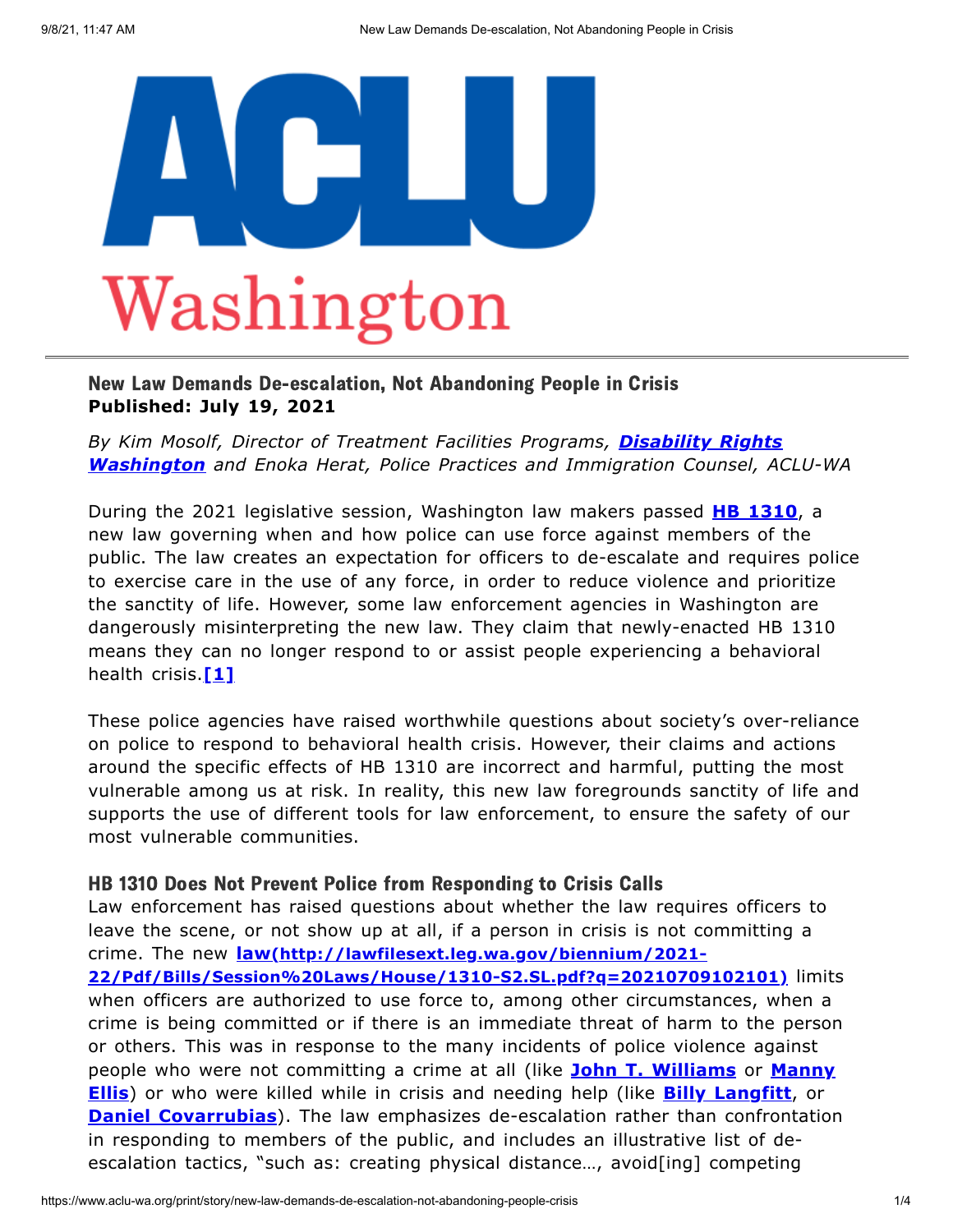commands; calling for additional resources such as crisis intervention teams… and leaving the area if there is no threat of imminent harm and no crime has been committed, is being committed, or is about to be committed."

Some police departments have pointed to the last tactic, leaving the scene, as a *requirement* to not respond to incidents. In a letter, the Washington Sheriffs and Police Chiefs asked whether police are required to leave where "information known to the officer indicates that there is a high likelihood of the use of physical force and no threat of imminent harm and no [probable cause] of criminal activity."

This approach, of assuming that an incident with someone in crisis will result in violence rather than de-escalation, is what the law sought to change. It is choosing to be a **[warrior](https://harvardlawreview.org/2015/04/law-enforcements-warrior-problem/)** rather than a guardian. The suggested de-escalation tactics are based on nationally recognized best practices and on current officer training, and recognizes that each incident will require a case-by-case approach. The language of the law is clear that these are a non-exhaustive list of examples of de-escalation, and that no individual example is a requirement or mandate. The expectation is that officers will use their training to diffuse a situation.

The law does not prevent officers from going to the scene even when a crime is not being committed; it does require them to use reasonable care when engaging with people, even those in crisis. Choosing not to show up, because an officer may not be able to use violence, is an unfortunate choice that these departments are making, but it is not mandated by the new law.

HB 1310 Does Not Prohibit Officers from Detaining Someone Deemed an Imminent Risk Under existing **[law](https://app.leg.wa.gov/rcw/default.aspx?cite=71.05.153)** (RCW 71.05.153), if someone is in crisis and "presents an imminent likelihood of serious harm, or is in imminent danger because of being gravely disabled," a Designated Crisis Responder (DCR) is authorized to order them to be detained on an emergency basis. This law also authorizes law enforcement to detain the person under the DCR's order, despite the person's objections, and take them to a health care facility. This process is known as emergency involuntary commitment.

However, a growing number of police departments are either refusing to assist in these detentions or even to show up on these calls at all.

Absolutely nothing in HB 1310 limits or prevents police ability to accompany a DCR on a visit to assess someone's wellbeing. Yet many DCRs have told Disability Rights Washington that police officers are doing just that, blaming HB 1310 and leaving mental health professionals and people in crisis holding the bag.

Responding without police backup might be fine for the majority of crisis calls in which a person is either stabilized on site or agrees to go to a hospital. For those rare cases in which someone is in such crisis that a DCR fears for the person's safety, in the absence of community-based alternatives, the police are effectively telling the person in crisis and their family that it's their problem. Deal with it.

**RCW [71.05.153](https://app.leg.wa.gov/rcw/default.aspx?cite=71.05.153)** authorizes police to assist mental health professionals when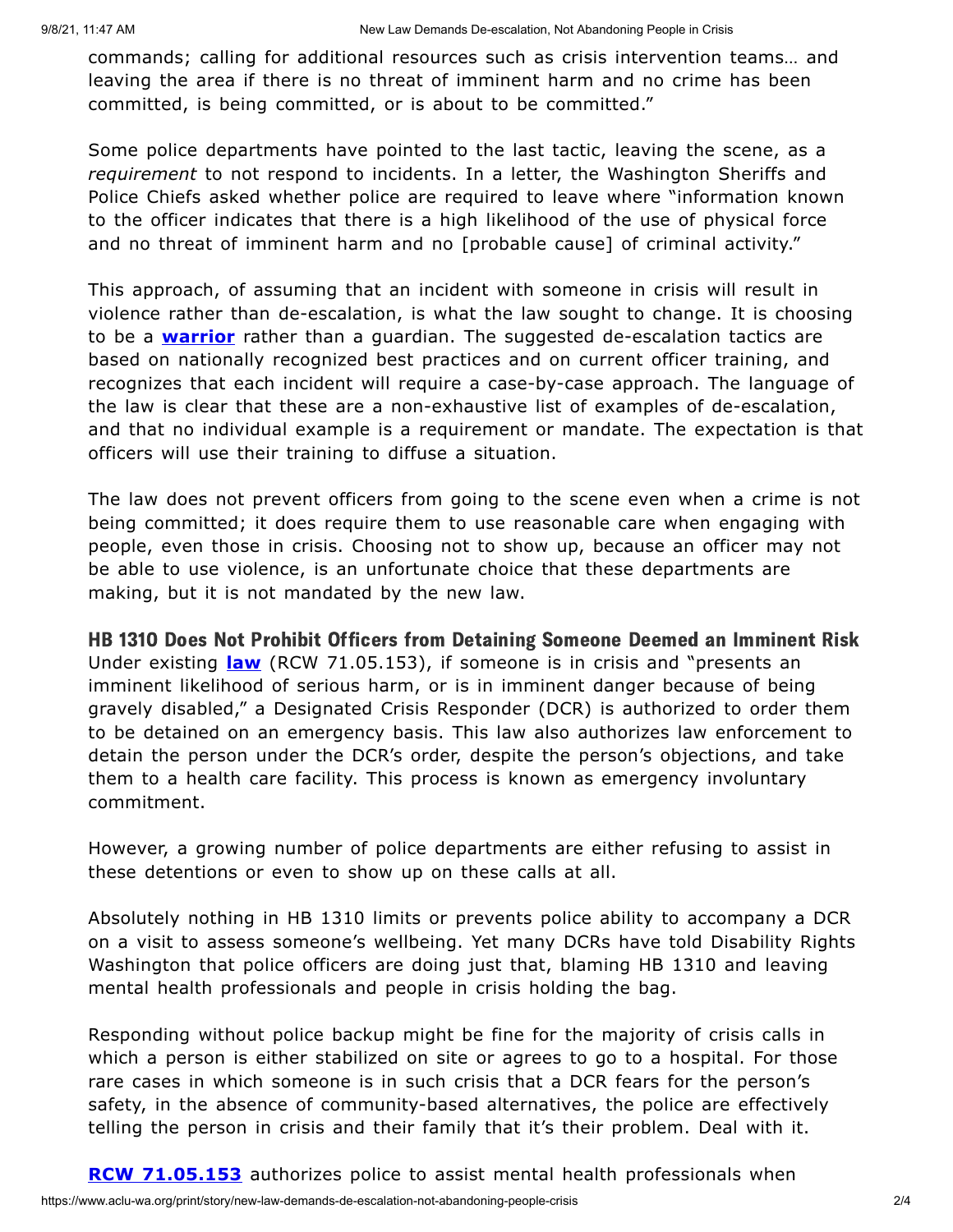someone in crisis has risen to a level of imminent danger. Nothing in HB 1310 prevents police from assisting in detaining and transporting a person to a hospital when a DCR has deemed that person an imminent risk under RCW 71.05. HB 1310 does not revoke law enforcement's authority to detain someone pursuant to a DCR's order. Moreover, the new law allows for reasonable force "to protect against an imminent threat" of harm, which is also required in order for a DCR to order an emergency detention.

Taken together, these provisions of RCW 71.05 and HB 1310 tell an officer that if a DCR has decided that a person presents an imminent risk of serious harm to themselves or others, the police officer may assist in detaining that person, using reasonable force if necessary. They do not have to take that person to jail since officers have broad discretion to seek mental health treatment for individuals in lieu of arrest under RCW 10.31.110. More often than not, officer assistance simply involves placing the person in handcuffs or helping to get a person into an ambulance or the back of a police car for transport to the hospital.

Finally, if it is liability these officers are concerned with, they should be reassured by the clear criminal and civil liability protection under existing **[law](https://app.leg.wa.gov/rcw/default.aspx?cite=71.05.120)** which already immunizes police when carrying out DCR-directed detentions unless they act without reasonable care (which would also violate HB 1310).

### HB 1310 Emphasizes De-escalation in Crisis Situations, and it is Working.

<span id="page-2-0"></span>The Sedro-Woolley police department recently posted on its Facebook page about an incident they claimed showed the problems posed by HB 1310.**[\[2\]](#page-3-1)** They described a young man in crisis whom the officers and mental health professional had to spend two hours de-escalating. They regret that they could not "quickly subdue him" and use emergency room resources for treatment. Nowhere in their post do they note that if they thought the person was an imminent risk, they could have called a DCR to order an emergency detention with police assistance. They did not make an arrest and instead focused on de-escalating the situation – good for them.

This situation was de-escalated and — as the Sedro-Woolley Facebook post concluded — "No one got hurt." To this we say: well done. A reduction in use of force, especially with people in behavioral health crisis, was precisely the intention of HB 1310. Sedro-Woolley claims it was a waste of resources to have to spend several hours de-escalating and avoiding use of force. We see it as achieving what should be everyone's goal: the preservation of life and reduction of harm in police interactions.

We agree that there remain gaps in our crisis response system. We need more mental health professional responders, more crisis triage facilities, more peer support specialists, and better preventative and long-term community-based care. It is critical to reduce the instances of armed response to people who are in crisis. Those services would have likely reduced Sedro-Woolley's officer time on scene helping the young man. We are committed to working with service providers and responders to address these gaps.

What we do not support is law enforcement weaponizing reform at the risk of harm